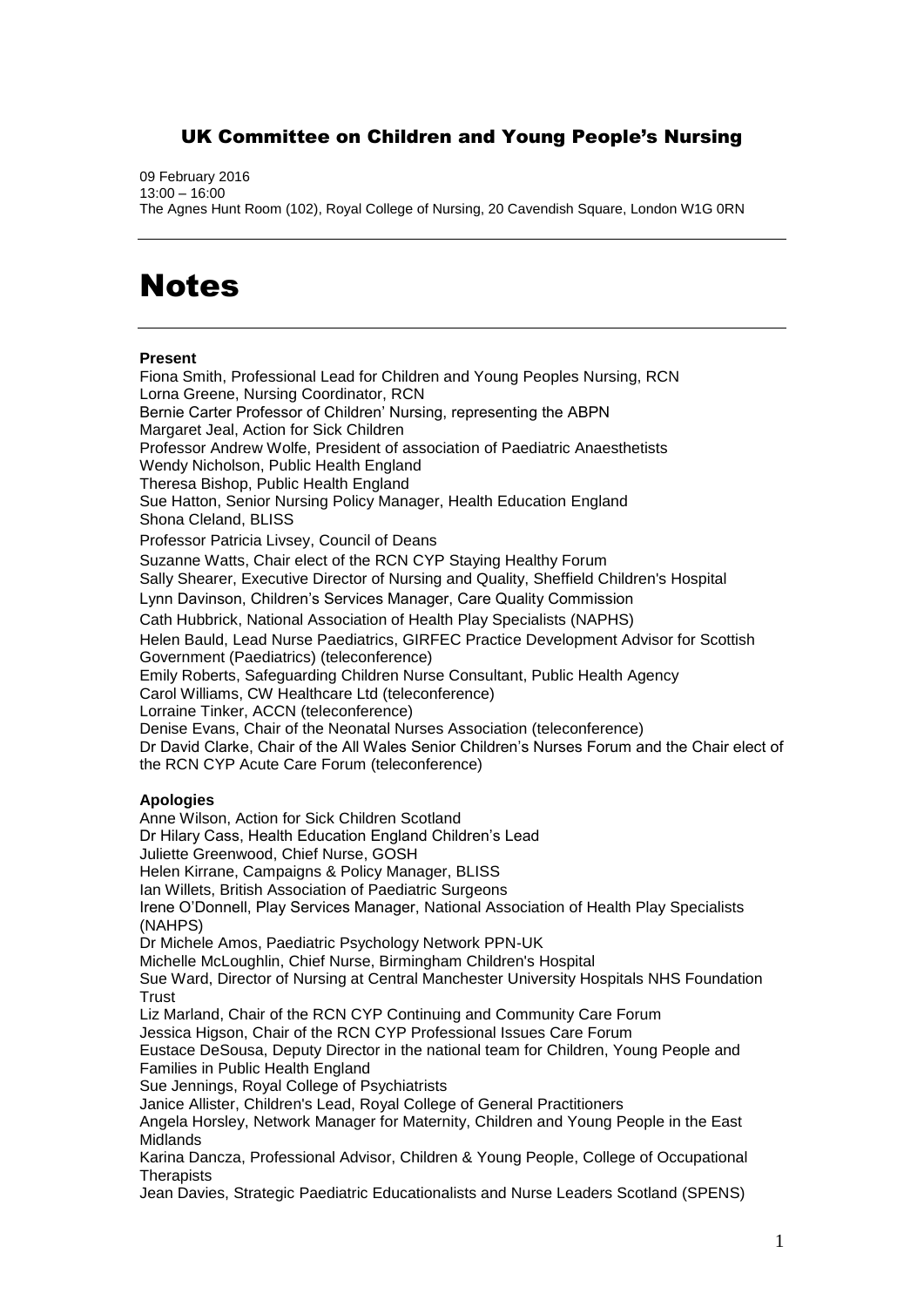| Item<br>No. | <b>Notes</b>                                                                                                                                                                                                                                                                                                                                                                                                                                                                                                                                                                                                                                                                                                                                                                                                                                                                                                                                                                                                                                                                                                                                                                                                                                                                                                                                                                                                                                                                                 | <b>Action</b> |
|-------------|----------------------------------------------------------------------------------------------------------------------------------------------------------------------------------------------------------------------------------------------------------------------------------------------------------------------------------------------------------------------------------------------------------------------------------------------------------------------------------------------------------------------------------------------------------------------------------------------------------------------------------------------------------------------------------------------------------------------------------------------------------------------------------------------------------------------------------------------------------------------------------------------------------------------------------------------------------------------------------------------------------------------------------------------------------------------------------------------------------------------------------------------------------------------------------------------------------------------------------------------------------------------------------------------------------------------------------------------------------------------------------------------------------------------------------------------------------------------------------------------|---------------|
| 01          | Welcome                                                                                                                                                                                                                                                                                                                                                                                                                                                                                                                                                                                                                                                                                                                                                                                                                                                                                                                                                                                                                                                                                                                                                                                                                                                                                                                                                                                                                                                                                      |               |
|             | FS welcomed attendees.                                                                                                                                                                                                                                                                                                                                                                                                                                                                                                                                                                                                                                                                                                                                                                                                                                                                                                                                                                                                                                                                                                                                                                                                                                                                                                                                                                                                                                                                       |               |
| 02          | <b>Apologies</b>                                                                                                                                                                                                                                                                                                                                                                                                                                                                                                                                                                                                                                                                                                                                                                                                                                                                                                                                                                                                                                                                                                                                                                                                                                                                                                                                                                                                                                                                             |               |
|             | Apologies noted                                                                                                                                                                                                                                                                                                                                                                                                                                                                                                                                                                                                                                                                                                                                                                                                                                                                                                                                                                                                                                                                                                                                                                                                                                                                                                                                                                                                                                                                              |               |
| 03          | <b>Matters arising</b>                                                                                                                                                                                                                                                                                                                                                                                                                                                                                                                                                                                                                                                                                                                                                                                                                                                                                                                                                                                                                                                                                                                                                                                                                                                                                                                                                                                                                                                                       |               |
|             | The minutes from the last meeting were checked.                                                                                                                                                                                                                                                                                                                                                                                                                                                                                                                                                                                                                                                                                                                                                                                                                                                                                                                                                                                                                                                                                                                                                                                                                                                                                                                                                                                                                                              |               |
|             | FS will follow up on action from the previous meeting around scoping numbers of<br>adult nurses working in paediatrics                                                                                                                                                                                                                                                                                                                                                                                                                                                                                                                                                                                                                                                                                                                                                                                                                                                                                                                                                                                                                                                                                                                                                                                                                                                                                                                                                                       |               |
|             | No Matters raised for discussion                                                                                                                                                                                                                                                                                                                                                                                                                                                                                                                                                                                                                                                                                                                                                                                                                                                                                                                                                                                                                                                                                                                                                                                                                                                                                                                                                                                                                                                             |               |
| 04          | Safeguarding children and young people                                                                                                                                                                                                                                                                                                                                                                                                                                                                                                                                                                                                                                                                                                                                                                                                                                                                                                                                                                                                                                                                                                                                                                                                                                                                                                                                                                                                                                                       |               |
|             | Wendy Nicholson: England perspective and update                                                                                                                                                                                                                                                                                                                                                                                                                                                                                                                                                                                                                                                                                                                                                                                                                                                                                                                                                                                                                                                                                                                                                                                                                                                                                                                                                                                                                                              |               |
|             | Commissioned review of child programme in PHE. Will focus on<br>safeguarding. Have had preliminary findings. Final report will be available<br>end of march / April<br>Also working with NHS England to look a school nurse contribution to<br>$\bullet$<br>safeguarding. Feedback has been that safeguarding seems to be process<br>orientated versus therapeutic. Aim to shift to more therapeutic<br>Sexual abuse agenda - how to have clearer guidance for professionals<br>$\bullet$<br>including around FGM<br>Held roundtable with children's commissioner in October 2015. Need more<br>$\bullet$<br>joint working with Local Authorities. Hoping to have a further event,<br>particular emphasis to be given to children's voices<br>Mental Health JSNA including specific content for CYP i.e. will pull out CYP<br>$\bullet$<br>wellbeing indicators in order to create a more robust approach<br>PHE have published a number of reports including guidance for schools<br>$\bullet$<br>and guidance around young carers.<br>There has been work around public health workers and broader awareness<br>٠<br>raising around safeguarding<br>Work undertaken in respect of child safety including child sexual<br>$\bullet$<br>exploitation, child sexual abuse and mental health services.<br>Recommendations around accreditation programme due around mid April<br>Rise above website for young people – tackles a range of issues for<br>$\bullet$<br>children and young people |               |
|             | Helen Bauld: Scotland perspective and update<br>Currently there is a large amount of work around making sure health<br>$\bullet$<br>boards have met requirements of the Children and Young People<br>(Scotland) Act 2014 by August 2016. Focus on what the needs of children<br>are and child protection versus wellbeing<br>Implementation of the child's flag plan i.e. where more than two<br>$\bullet$<br>organisations are dealing with one child, the parent / carer must input into<br>that plan<br>Child sex exploitation – currently there is work around preventative<br>$\bullet$<br>measures                                                                                                                                                                                                                                                                                                                                                                                                                                                                                                                                                                                                                                                                                                                                                                                                                                                                                     |               |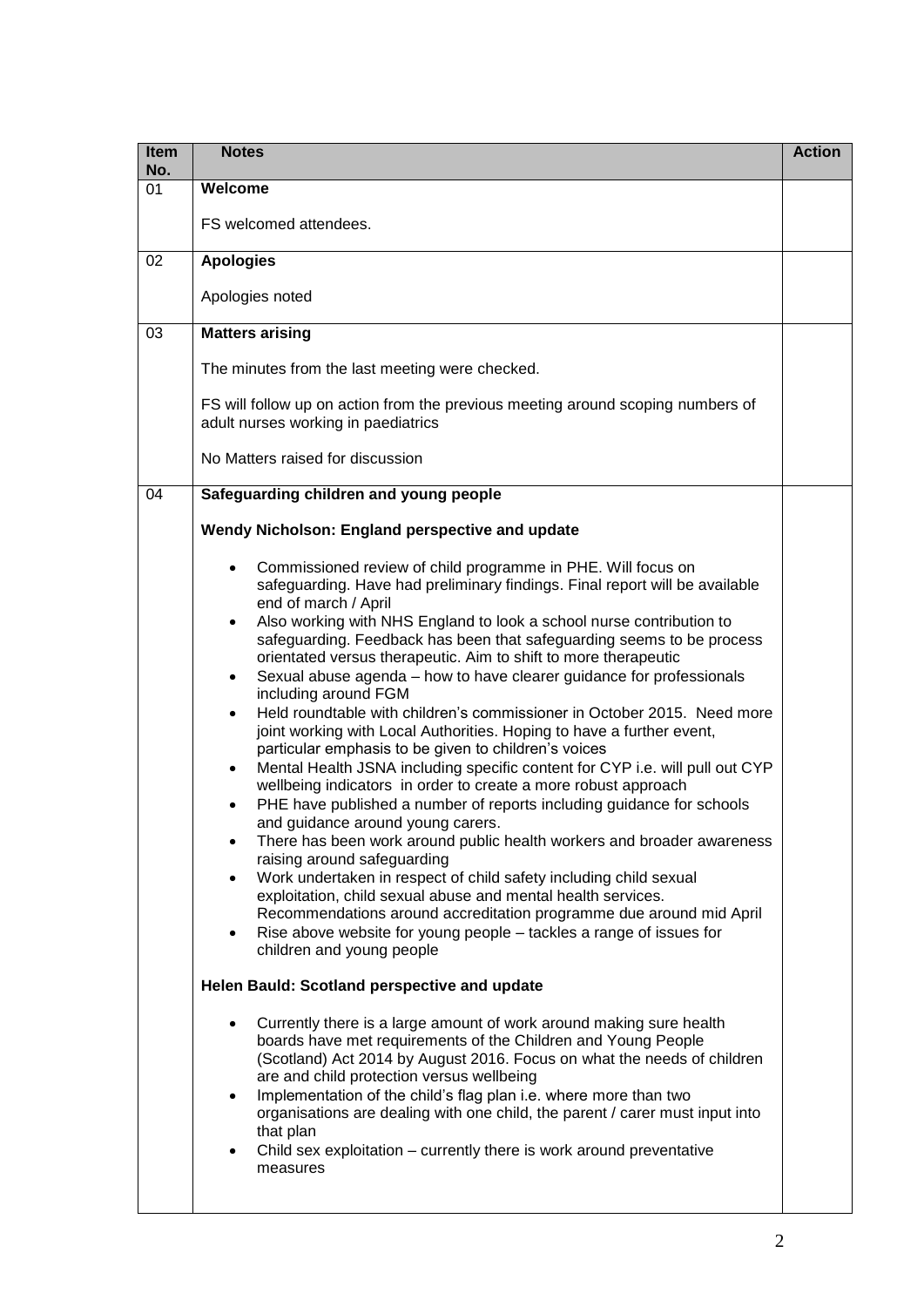|    | Emily Roberts: Northern Ireland perspective and update (see attached<br>presentation)                                                                                                                                                                                                                                                                                                                                                                                                                                                                                                                                                                                                                                                                                                                                                                                                                                                                                                                                                                                                                                                                                                                                      |  |
|----|----------------------------------------------------------------------------------------------------------------------------------------------------------------------------------------------------------------------------------------------------------------------------------------------------------------------------------------------------------------------------------------------------------------------------------------------------------------------------------------------------------------------------------------------------------------------------------------------------------------------------------------------------------------------------------------------------------------------------------------------------------------------------------------------------------------------------------------------------------------------------------------------------------------------------------------------------------------------------------------------------------------------------------------------------------------------------------------------------------------------------------------------------------------------------------------------------------------------------|--|
|    | Rise in numbers of looked after children in Northern Ireland – similar to<br>$\bullet$<br>trends across the UK. Increase may be explained by a number of factors<br>including an increased level of awareness of child protection issues and<br>greater willingness to take action to protect children who are potentially at<br>risk.                                                                                                                                                                                                                                                                                                                                                                                                                                                                                                                                                                                                                                                                                                                                                                                                                                                                                     |  |
|    | NI has highest rate of infant death (NCB / RCPCH) – why? And why do<br>$\bullet$<br>parents take risks?                                                                                                                                                                                                                                                                                                                                                                                                                                                                                                                                                                                                                                                                                                                                                                                                                                                                                                                                                                                                                                                                                                                    |  |
|    | Evidence suggests that three major risk factors have accounted for 79% of<br>$\bullet$<br>all SIDS                                                                                                                                                                                                                                                                                                                                                                                                                                                                                                                                                                                                                                                                                                                                                                                                                                                                                                                                                                                                                                                                                                                         |  |
|    | Prone infant sleep position<br>$\circ$                                                                                                                                                                                                                                                                                                                                                                                                                                                                                                                                                                                                                                                                                                                                                                                                                                                                                                                                                                                                                                                                                                                                                                                     |  |
|    | Smoking<br>$\circ$                                                                                                                                                                                                                                                                                                                                                                                                                                                                                                                                                                                                                                                                                                                                                                                                                                                                                                                                                                                                                                                                                                                                                                                                         |  |
|    | Not breast feeding<br>$\circ$                                                                                                                                                                                                                                                                                                                                                                                                                                                                                                                                                                                                                                                                                                                                                                                                                                                                                                                                                                                                                                                                                                                                                                                              |  |
|    | PHA taking the lead in addressing the findings of the research to improve<br>$\bullet$<br>outcomes for babies and families. Midwives, Health Visitors and Family<br>Nurses are key.                                                                                                                                                                                                                                                                                                                                                                                                                                                                                                                                                                                                                                                                                                                                                                                                                                                                                                                                                                                                                                        |  |
|    | Learning from the recent CMRs has indicated that there is a need for<br>$\bullet$<br>guidance for doctors and nurses on collation, recording, and storage of<br>information relating to suspected, alleged or confirmed child abuse                                                                                                                                                                                                                                                                                                                                                                                                                                                                                                                                                                                                                                                                                                                                                                                                                                                                                                                                                                                        |  |
|    | Dave Clarke: Wales perspective and update                                                                                                                                                                                                                                                                                                                                                                                                                                                                                                                                                                                                                                                                                                                                                                                                                                                                                                                                                                                                                                                                                                                                                                                  |  |
|    | Currently there is work around putting into place training to support the<br>$\bullet$<br>Social Services and Wellbeing Act includes continuing care.<br>There has been the abolition of 'child in need' status $-$ to be replaced by<br>$\bullet$<br>new definition of neglect<br>Safe staffing bill is going through Welsh parliament<br>$\bullet$<br>Focus on the idea of prudent health care. Focus on both physical and<br>$\bullet$<br>mental wellbeing in infancy<br>Awaiting launch of Healthy Child in Wales programme                                                                                                                                                                                                                                                                                                                                                                                                                                                                                                                                                                                                                                                                                            |  |
| 05 | <b>Student bursaries in England announcement</b>                                                                                                                                                                                                                                                                                                                                                                                                                                                                                                                                                                                                                                                                                                                                                                                                                                                                                                                                                                                                                                                                                                                                                                           |  |
|    | <b>Dave Clarke:</b>                                                                                                                                                                                                                                                                                                                                                                                                                                                                                                                                                                                                                                                                                                                                                                                                                                                                                                                                                                                                                                                                                                                                                                                                        |  |
|    | This is England only. Wales won't make any statements until after elections<br>٠<br>but will be looking at very closely.<br>Main message = from August 2017 both bursaries and course fees will<br>$\bullet$<br>change and will no longer be provided by the commissioning body in the<br>same way<br>From Council of Deans of Health point of view & Department of Health<br>$\bullet$<br>point of view, this has been accepted with some readiness. Council of<br>Deans of Health supportive and were part of negotiations.<br>On the monetary side, currently heath students have to repay nothing but<br>$\bullet$<br>now will have to repay. Any outstanding balance is written off 3 years after<br>graduation.<br>Government see it as a positive move and state as a result of the<br>$\bullet$<br>proposals there will be a large increase in number of students who will be<br>able to register<br>Press = different conversation – Student's Union and students very<br>$\bullet$<br>concerned about detail that isn't there yet i.e. will there be travel /<br>subsistence? Not much detail around who will fund placements. Concerns<br>around governance of placements - who will be responsible for student |  |
|    | experience.<br>Audiology, oncology, radio therapy - what will be the impact? Currently                                                                                                                                                                                                                                                                                                                                                                                                                                                                                                                                                                                                                                                                                                                                                                                                                                                                                                                                                                                                                                                                                                                                     |  |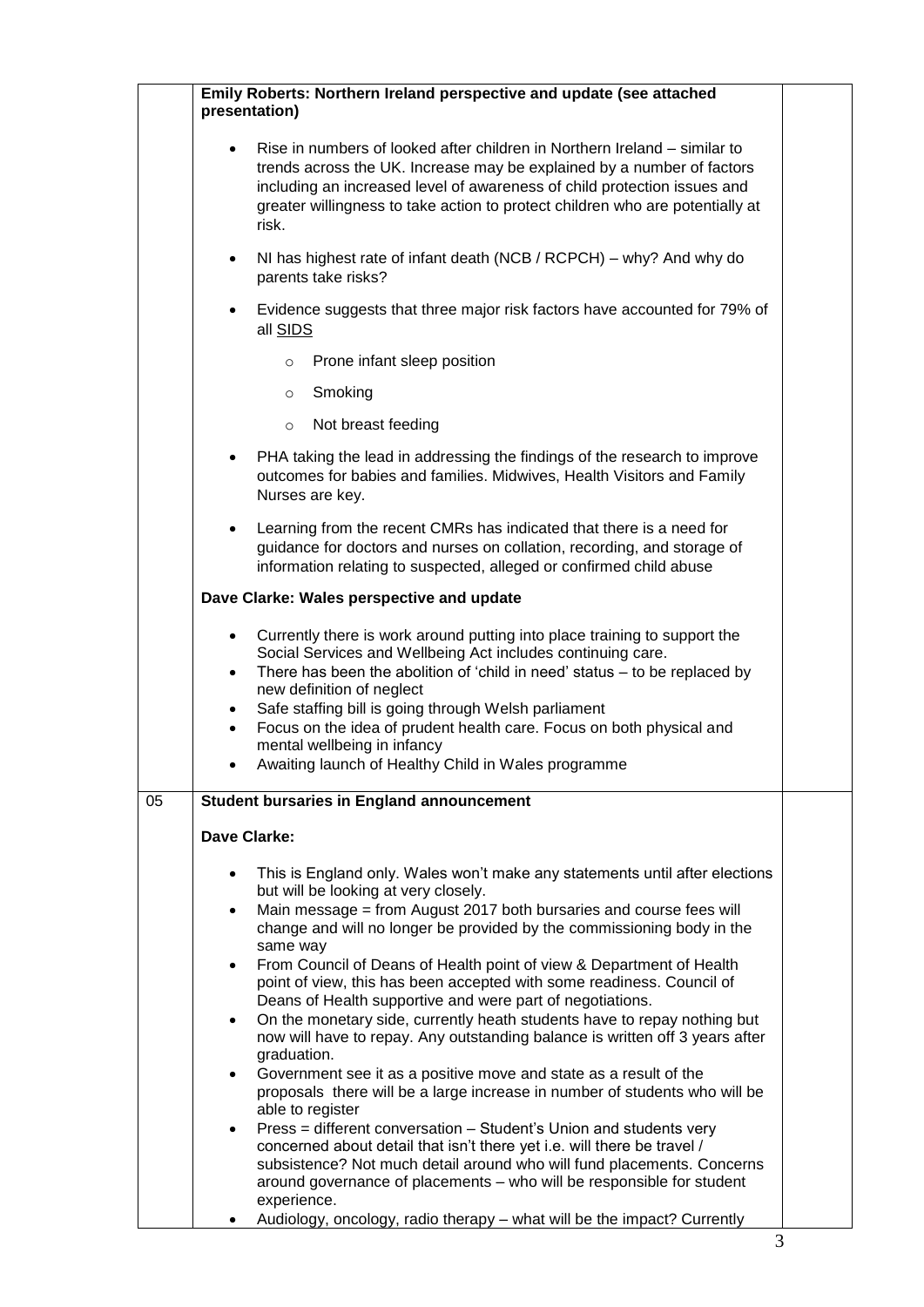|    | difficult to recruit to the programmes                                                                                                                                                                                                                                                                                                                                                                                                                                                                                                                                                                                                                                                                                                                                                                                                                                                                                                                                                                                                                                                                                                                                                                                                                                                                                                                                                                                                                                                                                                                                                                                                          |  |
|----|-------------------------------------------------------------------------------------------------------------------------------------------------------------------------------------------------------------------------------------------------------------------------------------------------------------------------------------------------------------------------------------------------------------------------------------------------------------------------------------------------------------------------------------------------------------------------------------------------------------------------------------------------------------------------------------------------------------------------------------------------------------------------------------------------------------------------------------------------------------------------------------------------------------------------------------------------------------------------------------------------------------------------------------------------------------------------------------------------------------------------------------------------------------------------------------------------------------------------------------------------------------------------------------------------------------------------------------------------------------------------------------------------------------------------------------------------------------------------------------------------------------------------------------------------------------------------------------------------------------------------------------------------|--|
|    |                                                                                                                                                                                                                                                                                                                                                                                                                                                                                                                                                                                                                                                                                                                                                                                                                                                                                                                                                                                                                                                                                                                                                                                                                                                                                                                                                                                                                                                                                                                                                                                                                                                 |  |
| 06 | <b>Clinical academic careers</b>                                                                                                                                                                                                                                                                                                                                                                                                                                                                                                                                                                                                                                                                                                                                                                                                                                                                                                                                                                                                                                                                                                                                                                                                                                                                                                                                                                                                                                                                                                                                                                                                                |  |
|    | <b>Bernie Carter</b>                                                                                                                                                                                                                                                                                                                                                                                                                                                                                                                                                                                                                                                                                                                                                                                                                                                                                                                                                                                                                                                                                                                                                                                                                                                                                                                                                                                                                                                                                                                                                                                                                            |  |
|    | 20 years ago there was very little activity for nurses doing higher degrees<br>$\bullet$<br>or doing a job that required PhD. This represented a gap in practise i.e.<br>there was a need to develop research leaders<br>NIHR was a highly supportive environment to become a research leader<br>$\bullet$<br>Now there is a substantial number of people working at professorial level<br>$\bullet$<br>and people wanting to do PhD. However most people are doing higher<br>education in a less supportive environment.<br>Challenge = number of PhD students versus opportunities for them to use<br>٠<br>their research in clinical practice. These students are then 'lost' from<br>nursing and end up working for universities and government agencies.<br>There is a mismatch between expectations i.e. going from a senior positon<br>٠<br>within a trust to a junior position in a university - tension between what a<br>university expects from a fledgling academic and what they expect having<br>completed their higher education<br>Overall outputs from the investment of the programme into the candidates<br>is very worthwhile<br>Going forward most will not be NIHR graduates                                                                                                                                                                                                                                                                                                                                                                                                                                              |  |
| 07 | Recruitment and retention of neonatal and children's nurses                                                                                                                                                                                                                                                                                                                                                                                                                                                                                                                                                                                                                                                                                                                                                                                                                                                                                                                                                                                                                                                                                                                                                                                                                                                                                                                                                                                                                                                                                                                                                                                     |  |
|    | Denise Evans: Units are finding it more difficult to support nurses in the<br>area of neonates. Do other member had any advice / guidance as to how<br>to retain neonatal nursing staff?<br>Helen Bauld: same issue for different reasons. All staffed with midwifery<br>$\bullet$<br>staff. Midwives first level staff working in neonatal units. Midwives are now<br>at retirement. Now have first level midwives who are not going into<br>neonatal area. So now trying to recruit neonatal nurses. Let staff retire but<br>come back for a few days a week and that part of that role is to mentor and<br>train. Using tertiary centres to get staff to work in larger teams and do cross<br>centralisation.<br>Sue Hatton: issues with placements. There are children's nurses and<br>midwives completing for placements. Learning from other programmes i.e<br>call to action in health visiting did a lot of work around inductions,<br>perception, resilience building etc.<br>Shona Cleland: published report in December which found shortages of<br>$\bullet$<br>specialist nurses and neonatal nurses. Fewer and fewer units are able to<br>meet the national standards. The real problem is time for placements and<br>funding is also a major issue. Also seeing shortages in medical staff.<br>Sally Shearer: nurses don't get a lot of exposure to neonatology in their<br>$\bullet$<br>undergraduate training. It is up to placements to provide good quality<br>placements.<br>Fiona Smith: finding the right care from the right providers is going to<br>$\bullet$<br>continue to be a challenge for the foreseeable future |  |
| 08 | <b>Reports from members</b>                                                                                                                                                                                                                                                                                                                                                                                                                                                                                                                                                                                                                                                                                                                                                                                                                                                                                                                                                                                                                                                                                                                                                                                                                                                                                                                                                                                                                                                                                                                                                                                                                     |  |
|    | Written reports received from:<br>All Wales CYP Senior Nurse Forum<br><b>ACCN</b><br><b>Health Education England</b><br><b>Neonatal Nurses Association</b><br>East Midlands Maternity and Children's Clinical Network                                                                                                                                                                                                                                                                                                                                                                                                                                                                                                                                                                                                                                                                                                                                                                                                                                                                                                                                                                                                                                                                                                                                                                                                                                                                                                                                                                                                                           |  |